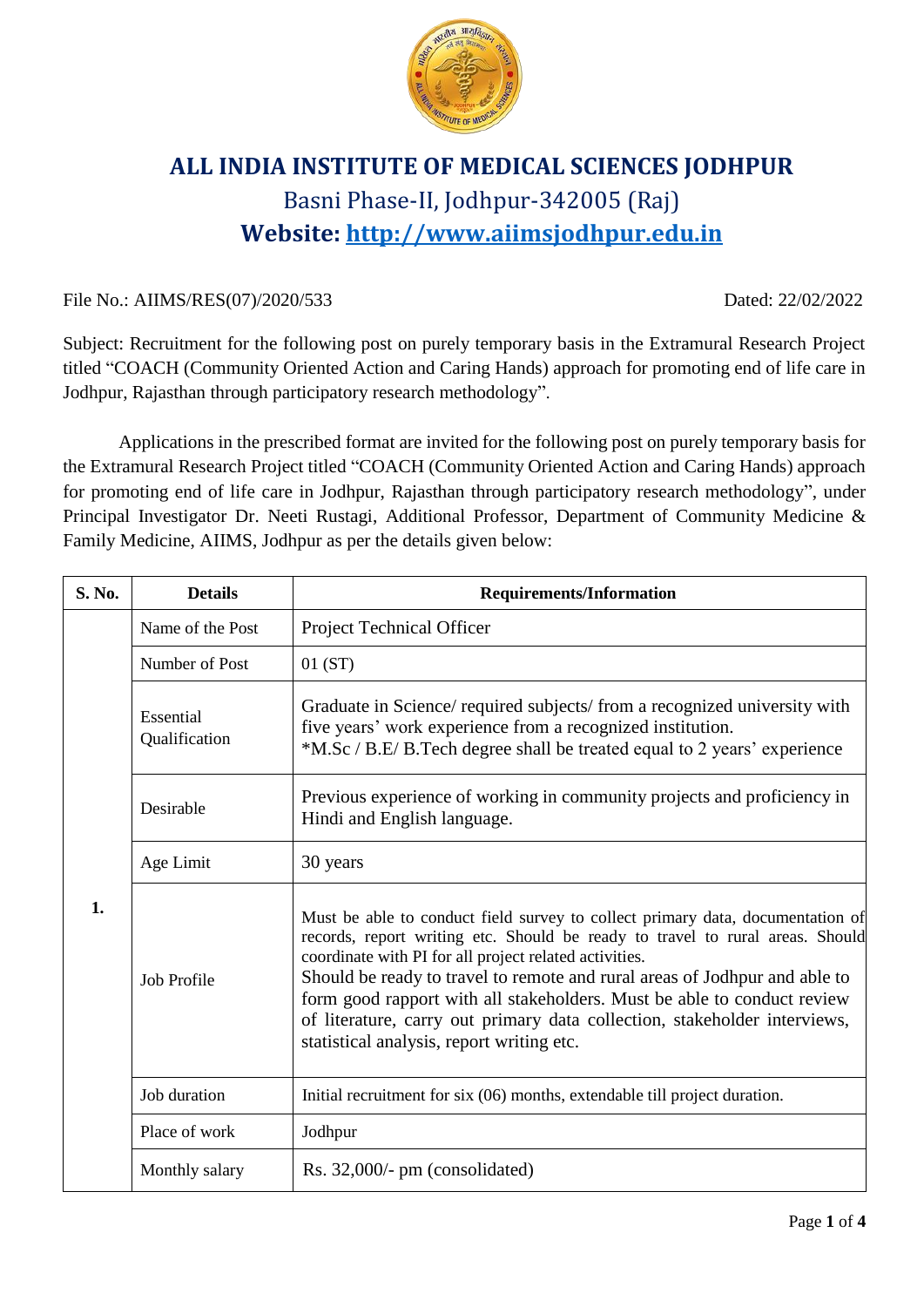| S. No. | <b>Details</b>             | <b>Requirements/Information</b>                                                                                   |  |  |  |  |
|--------|----------------------------|-------------------------------------------------------------------------------------------------------------------|--|--|--|--|
| 2.     | Name of the Post           | Data Entry Operator Grade-B                                                                                       |  |  |  |  |
|        | Number of Post             | 01 (OBC)                                                                                                          |  |  |  |  |
|        | Essential<br>Qualification | Intermediate or $12th$ pass from a recognized board with DOEACC $\ddot{A}$ "level<br>from a recognized institute. |  |  |  |  |
|        | Desirable                  | Proficiency in Hindi and English language typing.                                                                 |  |  |  |  |
|        | Age Limit                  | 25 years                                                                                                          |  |  |  |  |
|        | Job Profile                | Working on MS Word, MS Excel and handling of computer-related<br>hardware                                         |  |  |  |  |
|        | Job duration               | Initial recruitment for six (06) months, extendable till project duration.                                        |  |  |  |  |
|        | Place of work              | Jodhpur                                                                                                           |  |  |  |  |
|        | Monthly salary             | Rs. $18,000/-$ pm (consolidated)                                                                                  |  |  |  |  |

All candidates should submit the filled application in the prescribed format and Bio-data on the day of Walk-In-Interview and should appear in person for Walk-In-Interview along with all relevant original documents and one set of self-attested photocopies of documents regarding age, qualifications and relevant experience, on March 15, 2022 at 09:00 AM at following address:

> Research Section, Room No. C-116, First Floor, Medical College Building, All India Institute of Medical Sciences, Jodhpur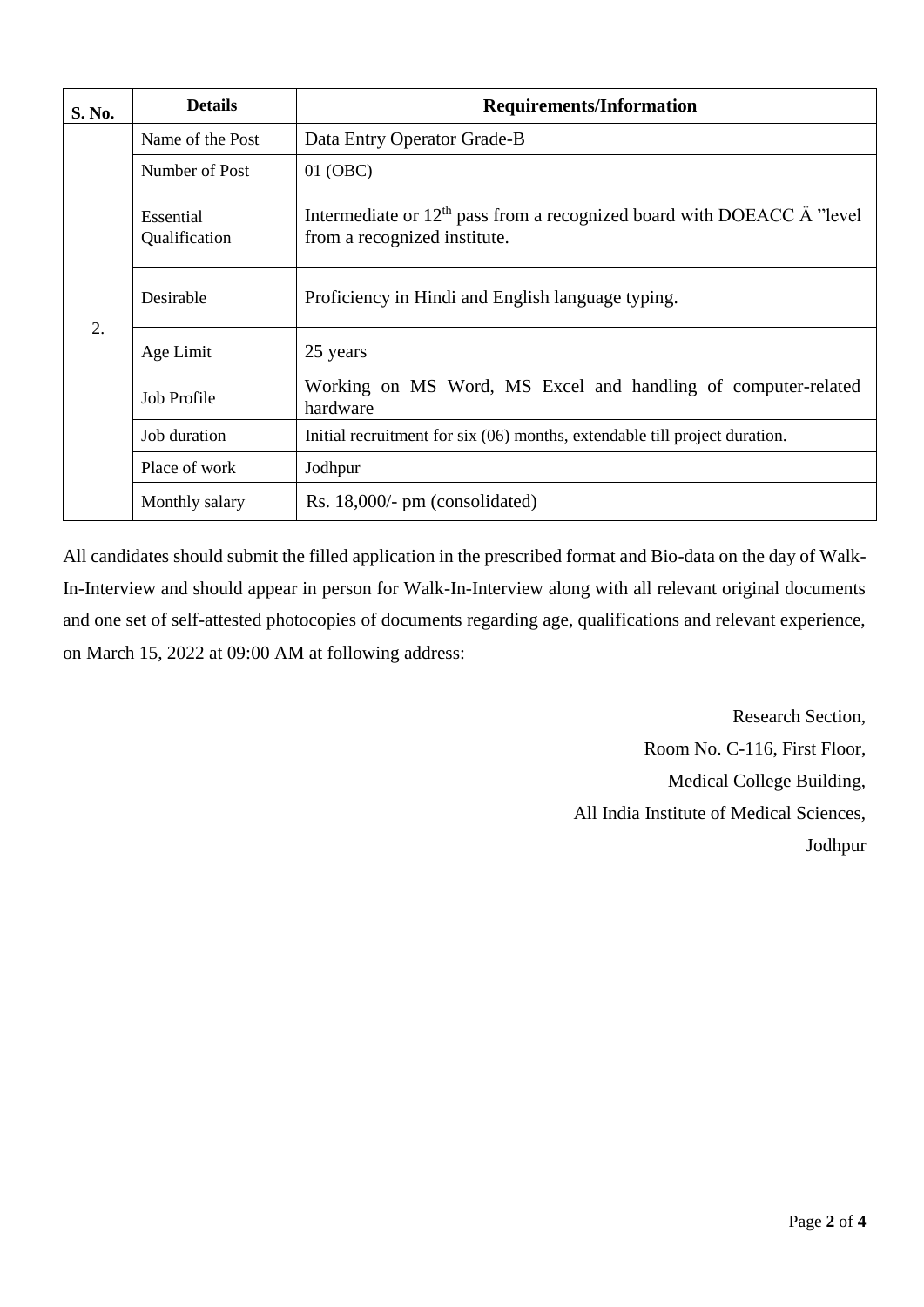### **GENERAL TERMS & CONDITIONS:**

- 1. Reporting time for candidate's starts at 09:00 AM on March 15, 2022 and closing time to report for interview is 10:00 AM on March 15, 2022, after which no additional candidates would be entertained for interview.
- 2. The above posts are filled-up on purely on temporary basis, co-terminus with the project & the candidate will have NO right to claim for permanent Employment under ICMR, New Delhi / AIIMS, Jodhpur or continuation of his/her services in any other project.
- 3. No enquiries shall be entertained in this regard after due date.
- 4. Post may increase/decrease as per requirement and at the sole discretion of Research Section, AIIMS, Jodhpur.
- 5. All educational professional and technical qualification should be from a recognized Board/ University and full-time.
- 6. The experience requirement specified should be experience acquired after obtaining the minimum educational qualifications required for the post.
- 7. Persons working in Govt. or Public Sector undertaking should produce "No Objection Certificate" at the time of Interview.
- 8. No TA/DA will be admissible to appear in the interview, including (SC/ST candidates).
- 9. This position will be purely on temporary/contractual basis for the specified period of time and based on project.
- 10. The salary is a consolidated sum without any other benefits and it is based on experience, qualifications, skill set, etc. of the candidates.
- 11. Canvassing in any form will be a disqualification.
- 12. **Age Relaxation:** Age relaxation for SC, ST and OBC candidates will be given against reserve posts only. Age concession to the extent of service rendered in other research projects will also be admissible for experienced and skilled persons.
- 13. Age / Education qualification / Experience will be considered till late date of the advertisement.